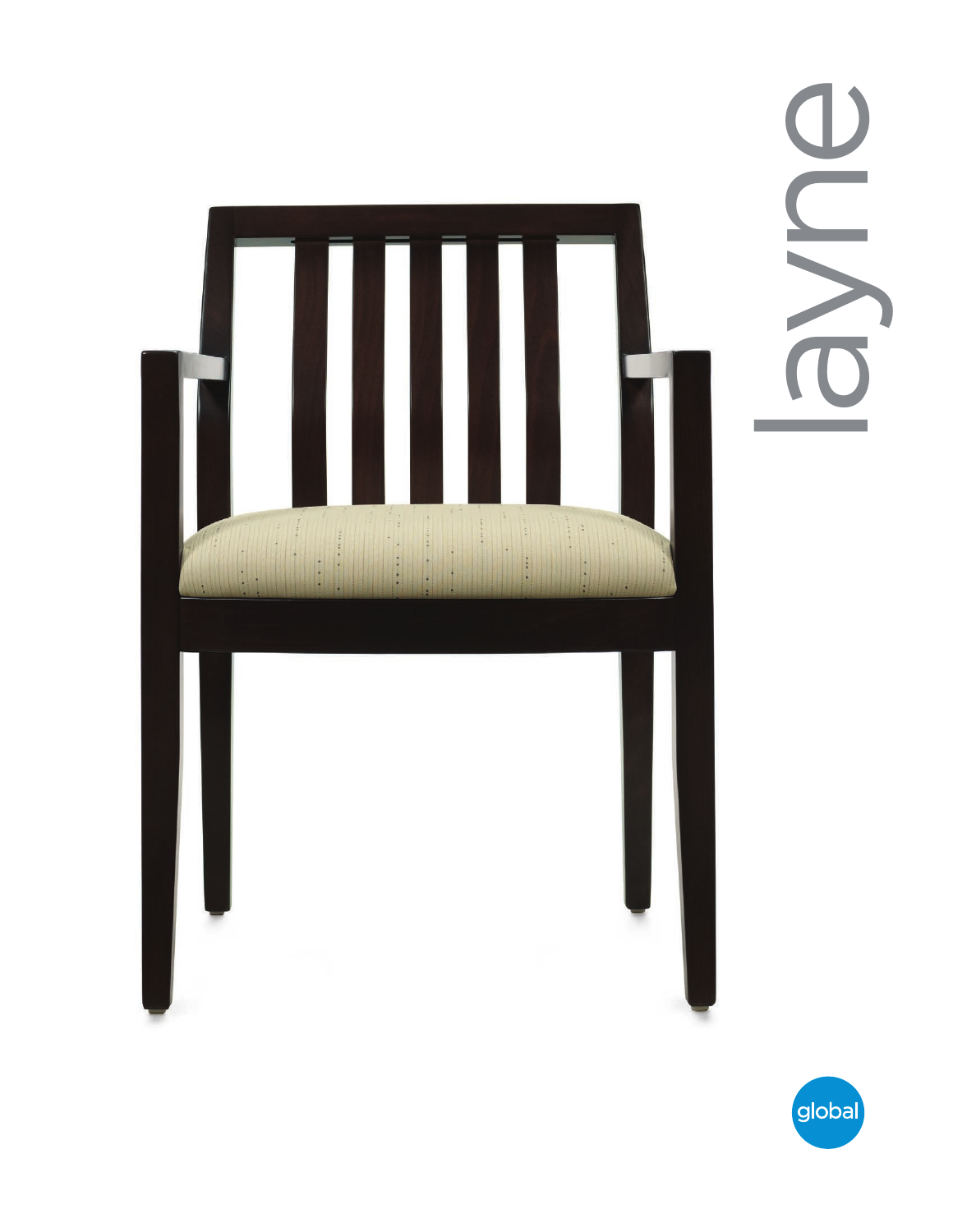# A warm welcome



Upholstered side chair

Layne<sup>m</sup> features contemporary straight lines and the beauty of solid wood. Its solid wood frame creates a warm welcome and conveys a strong sense of hospitality for guests in residential settings, offices, lounges and dining areas. A variety of elegant models are available.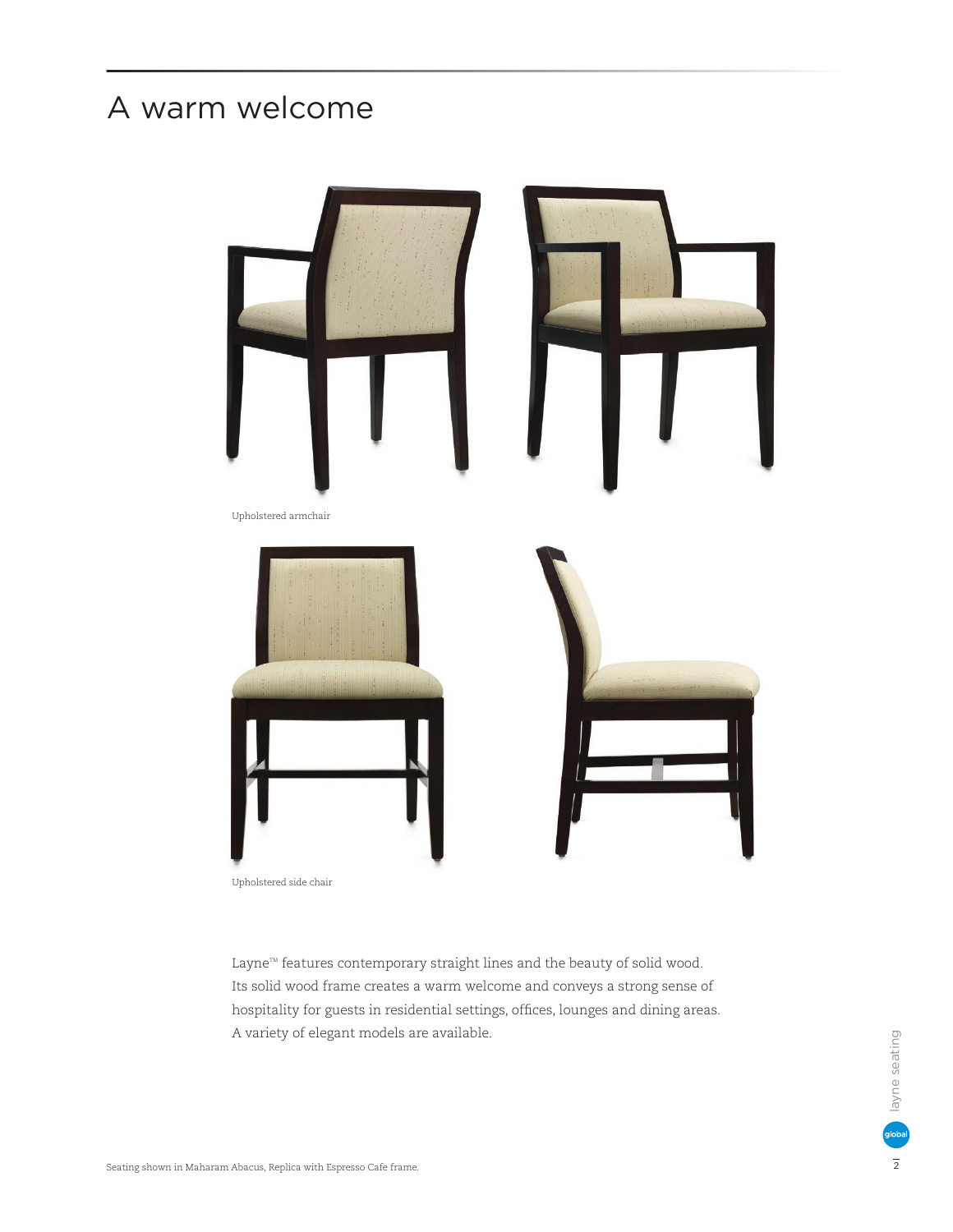# The beauty of solid wood



Picture frame armchair

Layne's frame is crafted with corner blocking and mortise-and-tenon construction. The frame is available in natural wood finishes that match our wood and laminate collections. Choose from a wide selection of upholstery to complement any decor.

Additional information can be found on the Global **[website.](https://www.globalfurnituregroup.com/workplace/products/layne)**